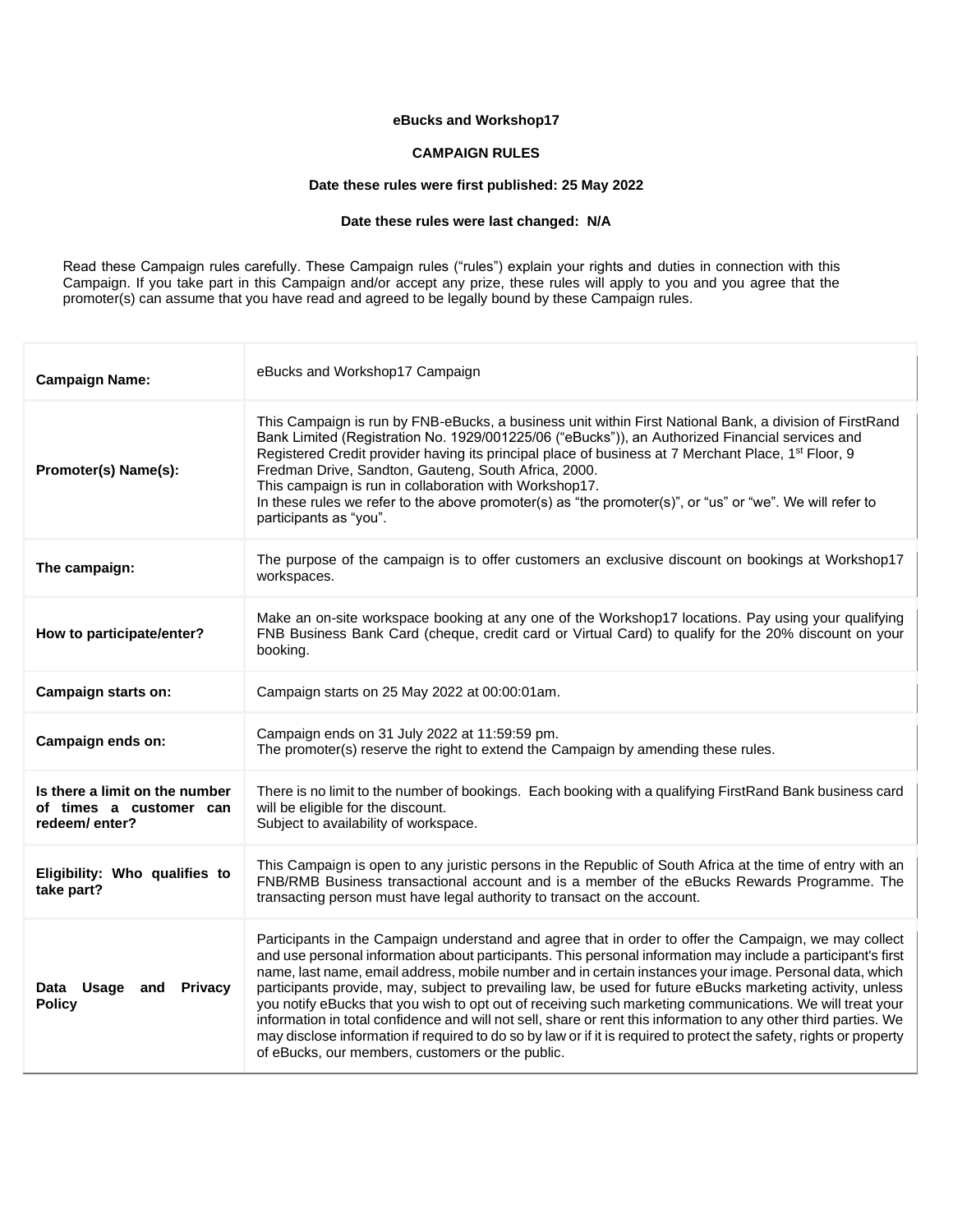| General                 | No correspondence will be entered into regarding either this Campaign or these rules. In the unlikely event<br>of a dispute, eBucks' decision shall be final. eBucks reserves the right to amend, modify, cancel or<br>withdraw any aspect of this Campaign in its sole discretion at any time without notice or liability. eBucks<br>cannot guarantee the performance of any third party and shall not be liable for any act or default by a third<br>party. The laws of the Republic of South Africa govern this Campaign. If any provision or part of these<br>rules is deemed void or otherwise unenforceable in law, then that provision or part shall be deemed<br>excluded and the remainder of these rules shall remain in force. Any violation of these rules will result in<br>the immediate disqualification of the transgressing participant from the Campaign. Participants may be<br>invited to participate in Public Relations activities and other marketing and social media advertising<br>initiatives as organized by FNB as a result of this Campaign however, participants reserve the right to<br>refuse such participation.<br>We will not be held liable for any misrepresentation caused due to a copy error, typing error and/or<br>omission that may occur on any of our Campaign material. |
|-------------------------|------------------------------------------------------------------------------------------------------------------------------------------------------------------------------------------------------------------------------------------------------------------------------------------------------------------------------------------------------------------------------------------------------------------------------------------------------------------------------------------------------------------------------------------------------------------------------------------------------------------------------------------------------------------------------------------------------------------------------------------------------------------------------------------------------------------------------------------------------------------------------------------------------------------------------------------------------------------------------------------------------------------------------------------------------------------------------------------------------------------------------------------------------------------------------------------------------------------------------------------------------------------------------------------------------------------------|
| <b>Tax Implications</b> | <b>IMPORTANT NOTICE: TAX IMPLICATIONS</b><br>We strongly recommend that You obtain independent professional advice regarding any tax<br>implications arising from the receipt, transfer or spend of any prize/s, awards and eBucks rewards<br>obtained in respect of this incentive.<br>You are fully responsible for any tax implications arising from or associated with any receipt, transfer or<br>spend of any prize/s, awards and eBucks rewards due to You for participating in this incentive.<br>You agree that You will not hold Us, FNB or FirstRand Bank Limited ("the Bank") liable and You hereby<br>fully indemnify the Bank, and hold the Bank completely harmless, against all damages, claims and fines<br>made against You or the Bank, including all legal costs on an attorney-and-own-client scale, to the extent<br>to which such damages, claims and fines arise out of or are connected to any taxation relating to Your<br>receipt, transfer or spend of any prize/s, awards and eBucks rewards or the charges in respect thereof.                                                                                                                                                                                                                                                           |
| <b>Rule Amendments</b>  | These Rules cannot be modified or superseded except by FNB, in its reasonable discretion, in a written<br>revision to these Rules posted on the FNB website and, at FNB' sole discretion, using other potential<br>official Competition communication methods reasonably calculated to reach a majority of potential<br>participants. A copy of these Rules can be found on the FNB website.                                                                                                                                                                                                                                                                                                                                                                                                                                                                                                                                                                                                                                                                                                                                                                                                                                                                                                                           |

#### **IMPORTANT**

- You agree to indemnify the promoters fully for any loss or damage the promoters may suffer because you breached the Campaign rules. This means you agree to reimburse the promoters for the following: any loss or damage they suffer, any expenses and costs they paid or are responsible for. Legal costs means costs on an attorney and own client scale.
- You also agree to indemnify the promoters for any loss or damage you suffered because you took part in this Campaign or used the prize. If you enter yourself, or use or accept the prize, you understand that you do so of your own free will. This means that you cannot hold the promoters legally responsible for any loss or damage or legal expenses you suffered because you took part in this Campaign or used the prize.
- You will protect the promoters from being held legally responsible for the loss or damage or legal expenses of another person (legal or natural) if such loss or damage or expense was incurred because you: a) breached the Campaign rules b) took part in this Campaign or c) and such person used a prize.